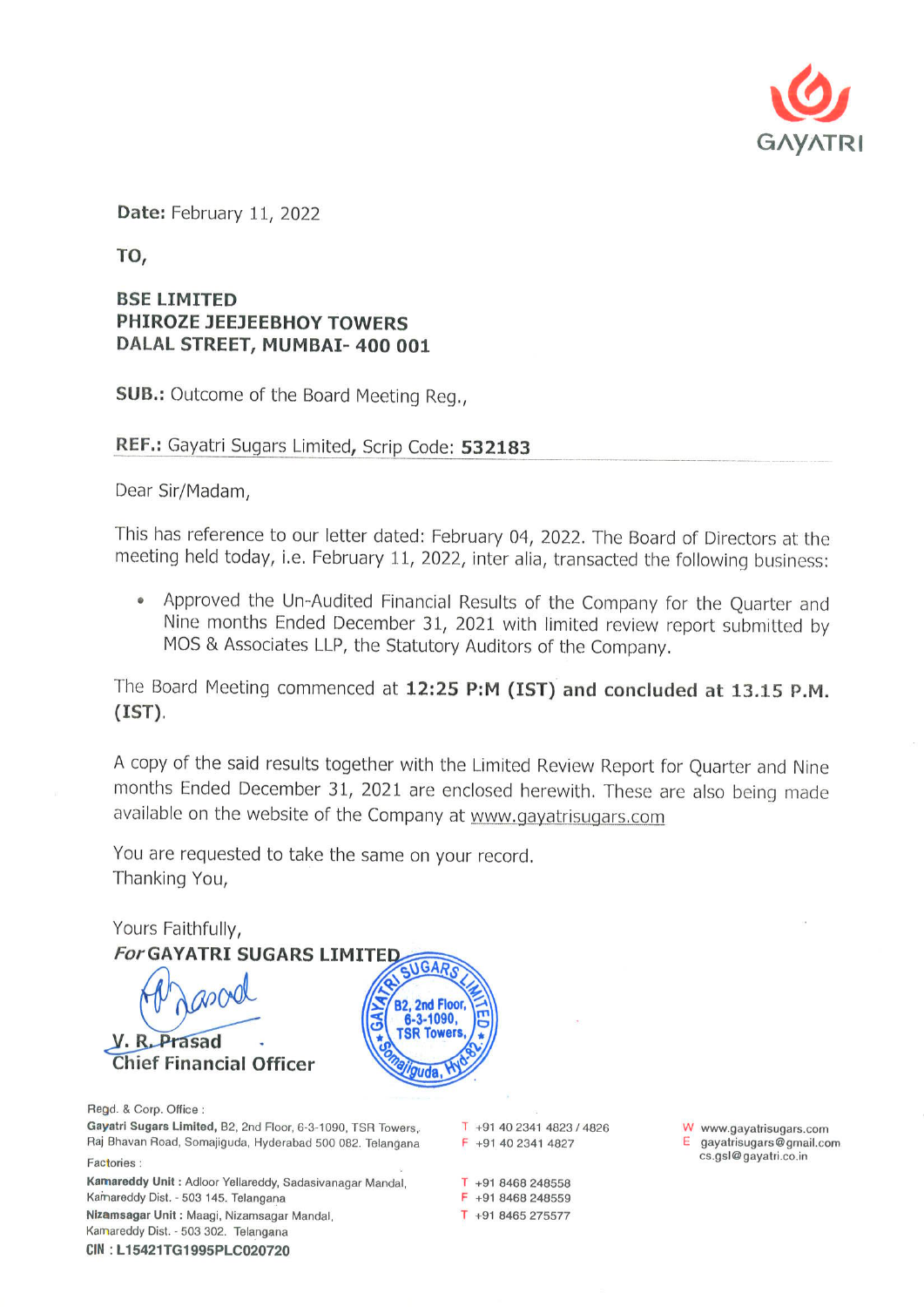Independent Auditor's Review Report on the Un-audited Standalone Quarterly and Year to date Financial Results of the Company Pursuant to the Regulation 33 of the SEBI (Listing Obligations and Disclosure Requirements) Regul

**MOS & ASSOCIATES LLP Chartered Accountants** 

## T<sub>0</sub> The Board of Directors Gayatri Sugars Limited

- We have reviewed the accompanying statement of Standalone Un-audited Financial Results of L. M/s. Gayatri Sugars Limited ('the Company') for the quarter ended  $31<sup>st</sup>$  December 2021 and year to date from 1st April 2021 to 31st December 2021 ("the Statement"), being submitted by the Company pursuant to the requirement of Regulation 33 of the SEBI [Listing Obligations and Disclosure Requirements) Regulations, 2015, as amended.
- principles laid down in Indian Accounting Standard 34 (Ind AS 34) "Interim Financial Reporting" prescribed under section 133 of the Companies Act, 2013, read with relevant rules in India, is the responsibility of the Company's Management and has been approved by the Board of Directors. Our responsibility is to express a conclusion on the Statement based on our review. 2. The preparation of the statement in accordance with the recognition and measurement
- We conducted our review of the Statement in accordance with the Standard on Review 3. Engagement (SRE) 2410, "Review of Interim Financial Information Performed by the Independent Auditor of the Entity'' issued by the lnstitute of Chartered Accountants of India. This standard requires that we plan and perform the review to obtain moderate assurance as to whether the statement is fiee of material misstatements. A review of interim fìnancial information consists of making inquiries, primarily of the Company's personnel responsible for fìnancial and accounting matters and applying analytical and other review procedures. <sup>A</sup> review is substantially less in scope than an audit conducted in accordance with Standards on Auditing and consequently does not enable us to obtain assurance that we would become aware of all significant matters that might be identified in an audit. Accordingly, we do not express an audit opinion.
- Attention is invited to the following material motter: 4.
	- i) Note.2 of this statement regarding the High Court dismissing the writ filed by the company challenging the levy of electricity duty by the state government on consumption of electricity by captive generating units, the sub sequential dismissal of special leave petition by the honorable Supreme Court and the pending matter before the Board for Industrial and Financíal Reconstruction (BIFR) being abated. As stated in the said note, the company hos treated the estimated duty amount aggregating ₹283.99 Lakhs as a contingent liability.

In view of the above, we are unable to comment on the ultimate outcome of the matter and the consequential impact, if any on these un-audited financial results.